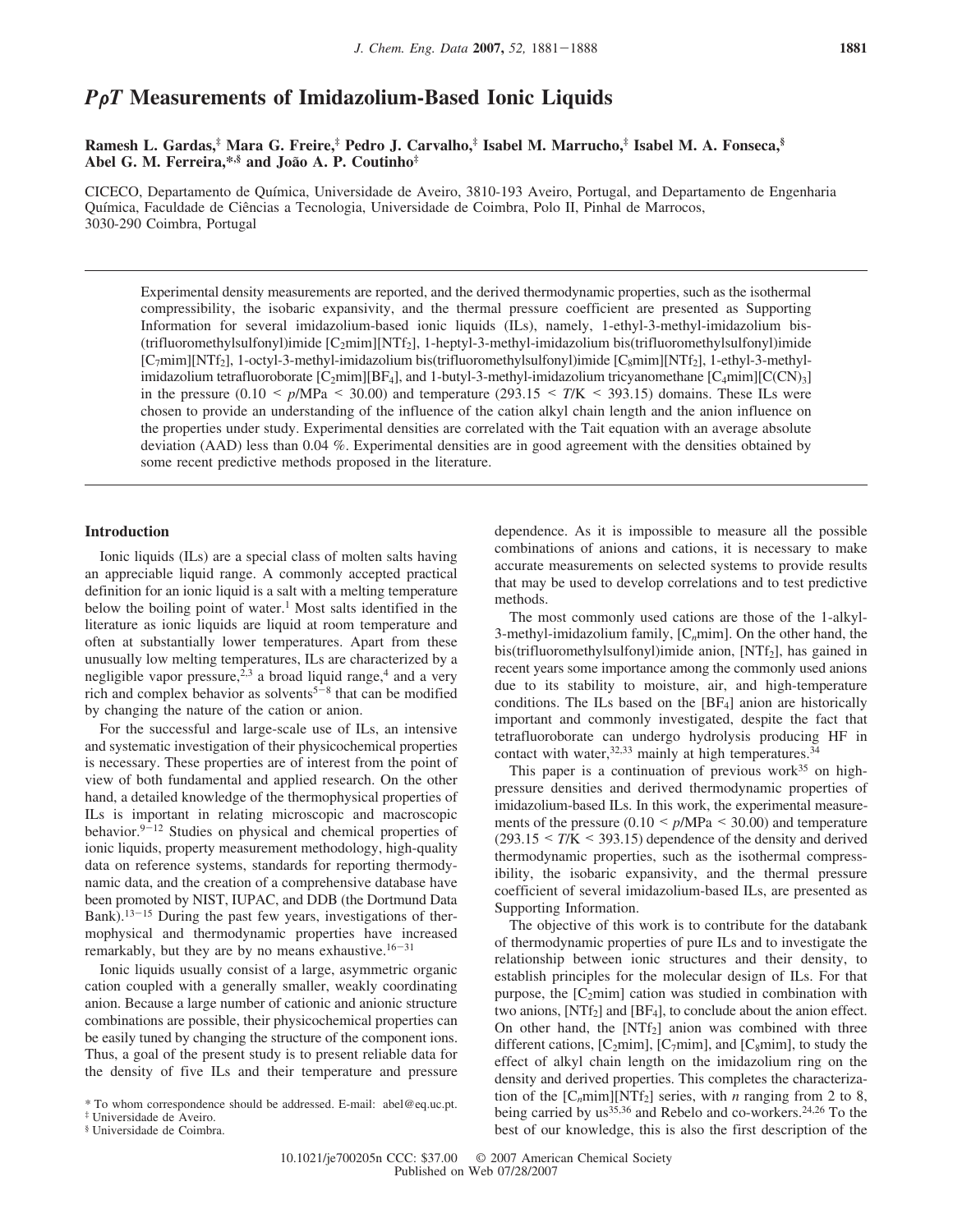densities and derived properties of a tricyanomethane-based ionic liquid.

The liquid densities were correlated with the Tait equation, 37 and other thermodynamic properties such as the isothermal compressibility, the isobaric expansivity, and the thermal pressure coefficient were calculated and reported as Supporting Information. The results show that the Tait equation correlates well the pure ILs studied with an average absolute deviation  $(AAD)$  less than 0.04 %.

The results of our study indicate that the density of the imidazolium-based ILs can be manipulated by judicious selection of the cation and anion. A regular increase in the molar volume with the addition of  $-CH_2$  groups to the cation alkyl chain length was observed. The molar volume is also proportional to the anion effective size, and a simple ideal-volume model is shown to provide a good description of the imidazolium molar volumes at ambient conditions. Predictive density results obtained from the Ye and Shreeve<sup>38</sup> and Valderrama and Robles<sup>39</sup> methods are also in good agreement with the experimental results.

## **Experimental Section**

*Materials.* Experimental densities were measured for five imidazolium-based ILs, namely,  $[C_2min][NTf_2]$ ,  $[C_7min]$ -[NTf<sub>2</sub>], [C<sub>8</sub>mim][NTf<sub>2</sub>], [C<sub>2</sub>mim][Bf<sub>4</sub>], and [C<sub>4</sub>mim][C(CN)<sub>3</sub>], having molecular weights of (391.32, 461.45, 475.48, 197.97, and 229.28) g·mol<sup>-1</sup>, respectively. The  $[C_2min][NTf_2]$ ,  $[C_7$ mim][NTf<sub>2</sub>], and [C<sub>8</sub>mim][NTf<sub>2</sub>] were synthesized based on a metathesis anion exchange reaction of  $[C_n \text{min}][\text{Br}]$  ( $n = 2, 7$ , and 8) with  $[Li][Tf_2N]$  in water, according to the reported literature.<sup>40</sup> The reagents [C<sub>n</sub>mim][Br] ( $n = 2, 7$ , and 8) and [Li][Tf<sub>2</sub>N] were acquired at IoLiTec with purities of  $> 99\%$ and  $> 98\%$ , respectively. After the IL syntheses, their purities were checked by  ${}^{1}H$ ,  ${}^{13}C$ , and  ${}^{19}F$  NMR spectroscopy.

The bromide content was quantified by ionic chromatography (Chromatography system Metrohm: Separation Column: Metrosep A Supp 4; Eluent: 2.00 mM NaHCO<sub>3</sub>, 2.40 mM  $\text{Na}_2\text{CO}_3$ , 950 mL of H<sub>2</sub>O, 50 mL of acetonitrile; flow rate:  $0.5$  mL·min<sup>-1</sup>) and was less than  $(100 \cdot 10^{-6})$  mole fraction in all samples. The  $[C_2mim][BF_4]$  and  $[C_4mim][C(CN)_3]$  were acquired at Merck with a mass fraction purity  $\geq 99$  % and a mole fraction of chloride ion  $\leq (100 \cdot 10^{-6})$ .

To reduce the water content and volatile compounds to negligible values, a vacuum (0.1 Pa) at moderate temperature (353 K) for at least 48 h was applied to all the IL samples prior to their use. After this proceeding, the water content in the ILs was determined, with a Metrohm 831 Karl-Fischer coulometer indicating very low levels of water mass fraction content, as  $(42, 48, 21, 365, \text{ and } 474) \cdot 10^{-6}$  for [C<sub>2</sub>mim][NTf<sub>2</sub>], [C<sub>7</sub>mim]-[NTf<sub>2</sub>], [C<sub>8</sub>mim][NTf<sub>2</sub>], [C<sub>2</sub>mim][BF<sub>4</sub>], and [C<sub>4</sub>mim][C(CN)<sub>3</sub>], respectively. The anolyte used for the coulometric Karl-Fischer titration was Hydranal-Coulomat AG from Riedel-de Haën.

*Experimental Procedure.* Experimental densities were measured using an Anton Paar DMA 60 digital vibrating tube densimeter, with a DMA 512P measuring cell in the temperature range (293.15 to 393.15) K and pressure range (0.10 to 30.00) MPa. Figure 1 shows the installation of the DMA 512P cell and the peripheral equipment used. The temperature in the vibrating tube cell was measured with a platinum resistance probe which has a temperature uncertainty of  $\pm$  0.01 K coupled with a GW Instek Dual Display Digital Multimeter (GDM-845). A Julabo P-5 thermostatic bath with silicone oil as circulating fluid was used in the thermostat circuit of the measuring cell which was held constant to  $\pm$  0.01 K. The diameter of the tube



**Figure 1.** Experimental setup for the measurement of ionic liquid densities at high pressures: 1, Julabo FP-50 thermostatic bath; 2, DMA 60 (Anton Paar) device for measuring the period of oscillation; 3, measuring cell DMA 512P (Anton Paar); 4, syringe for sample introduction; 5, pressure generator model HIP 50-6-15; 6, PT probe; 7, pressure transducer WIKA, S-10.

Table 1. Experimental Density,  $\rho$ , Data for  $[C_2 \text{min}][NTf_2]$ , **[C7mim][NTf2], and [C8mim][NTf2] as a Function of Temperature and Pressure**

| p         |                    |                    |                    |                        | $\rho$ /kg·m <sup>-3</sup> at <i>T</i> /K |                    |                    |                    |  |  |  |
|-----------|--------------------|--------------------|--------------------|------------------------|-------------------------------------------|--------------------|--------------------|--------------------|--|--|--|
| MPa       | 293.15             | 303.15             | 313.15             | 323.15                 | 333.15                                    | 343.15             | 353.15             | 393.15             |  |  |  |
|           | $[C_2min][NTt_2]$  |                    |                    |                        |                                           |                    |                    |                    |  |  |  |
| $_{0.10}$ | 1526. <sub>0</sub> | 1514.9             | $1503_{-8}$        | $1493_{-0}$            | 1482.4                                    | 1472. <sub>0</sub> | و.1461             | 1424.0             |  |  |  |
| 1.00      | 1526.7             | 1515.6             | 1504.5             | 1493. <sub>7</sub>     | 1483.1                                    | 1472.7             | 1462.7             | و.1424             |  |  |  |
| 2.00      | 1527.4             | 1516.3             | 1505.3             | 1494. <sub>5</sub>     | 1483.9                                    | 1473.5             | 1463.5             | و.1425             |  |  |  |
| 3.00      | $1528_{-1}$        | $1517_{0}$         | $1506_{0}$         | 1495.3                 | 1484.7                                    | 1474.4             | 1464.4             | $1426_{.8}$        |  |  |  |
| 4.00      | 1528.8             | 1517.7             | 1506. <sub>8</sub> | 1496.0                 | 1485.5                                    | 1475.2             | 1465.2             | 1427.8             |  |  |  |
| 5.00      | 1529. <sub>5</sub> | 1518.5             | $1507_{.5}$        | 1496. <sub>8</sub>     | 1486.3                                    | 1476.0             | 1466.1             | 1428. <sub>8</sub> |  |  |  |
| 7.50      | 1531.3             | $1520_{.3}$        | 1509.4             | 1498. <sub>8</sub>     | 1488.3                                    | 1478.1             | 1468.2             | 1431. <sub>2</sub> |  |  |  |
| 10.00     | 1533.0             | 1522.1             | 1511.3             | 1500.7                 | 1490.4                                    | 1480.2             | 1470.4             | 1433.6             |  |  |  |
| 15.00     | 1536.5             | 1525.7             | $1515_{0}$         | 1504. <sub>6</sub>     | 1494.4                                    | 1484.3             | 1474. <sub>6</sub> | 1438.5             |  |  |  |
| 20.00     | 1540.0             | 1529.3             | 1518.7             | 1508.5                 | 1498.4                                    | 1488.4             | 1478.9             | 1443.3             |  |  |  |
| 25.00     | 1543.5             | 1532. <sub>9</sub> | 1522.5             | 1512.4                 | 1502.4                                    | 1492.5             | 1483.2             | 1448.1             |  |  |  |
| 30.00     | 1547.,             | 1536.6             | 1526.2             | 1516.3                 | 1506.5                                    | 1496.7             | 1487.5             | 1453.0             |  |  |  |
|           |                    |                    |                    | $ C_7mim  NTt_2 $      |                                           |                    |                    |                    |  |  |  |
| $_{0.10}$ | 1352.8             | 1342.5             | 1332.5             | 1322.8                 | 1313.9                                    | 1304.2             | 1295.3             | 1261. <sub>8</sub> |  |  |  |
| 1.00      | 1353.4             | 1343.2             | 1333.2             | 1323.5                 | 1314.6                                    | 1304. <sub>9</sub> | 1296.0             | 1262.6             |  |  |  |
| 2.00      | 1354.1             | 1343. <sub>9</sub> | 1333.9             | 1324.3                 | 1315.4                                    | $1305_{8}$         | 1296.9             | 1263.6             |  |  |  |
| 3.00      | 1354. <sub>8</sub> | 1344.6             | 1334.7             | 1325.0                 | 1316.2                                    | 1306.6             | 1297.7             | 1264.6             |  |  |  |
| 4.00      | 1355.5             | 1345.3             | 1335.4             | $1325_{.8}$            | $1317_{0}$                                | 1307.4             | 1298.6             | 1265.5             |  |  |  |
| 5.00      | 1356.2             | 1346.1             | 1336.2             | 1326.6                 | 1317. <sub>8</sub>                        | 1308.2             | 1299.4             | 1266.5             |  |  |  |
| 7.50      | 1358.0             | 1347.9             | 1338.1             | 1328.5                 | 1319. <sub>8</sub>                        | 1310.2             | 1301. <sub>6</sub> | 1268.9             |  |  |  |
| 10.00     | 1359.7             | 1349.7             | 1339. <sub>9</sub> | 1330.4                 | $1321_{.8}$                               | 1312.2             | 1303.7             | 1271.3             |  |  |  |
| 15.00     | 1363.3             | 1353.3             | 1343.7             | 1334.3                 | 1325. <sub>8</sub>                        | 1316.3             | 1308.0             | 1276.2             |  |  |  |
| 20.00     | 1366. <sub>8</sub> | 1357.0             | 1347.5             | 1338.2                 | 1329. <sub>8</sub>                        | 1320.3             | 1312.2             | $1281_{\cdot 0}$   |  |  |  |
| 25.00     | 1370.3             | 1360. <sub>6</sub> | 1351.2             | 1342.0                 | 1333. <sub>8</sub>                        | 1324.4             | 1316.5             | 1285.8             |  |  |  |
| 30.00     | 1373. <sub>8</sub> | 1364.3             | $1355_{0}$         | 1345. <sub>9</sub>     | 1337. <sub>8</sub>                        | 1328.4             | 1320. <sub>8</sub> | 1290.7             |  |  |  |
|           |                    |                    |                    | $ C_8$ mim $  NTf_2  $ |                                           |                    |                    |                    |  |  |  |
| 0.10      | 1328.1             | 1315.7             | 1305.6             | 1296.2                 | 1286. <sub>8</sub>                        | $1278_{0}$         | 1269.3             | 1236.4             |  |  |  |
| 1.00      | 1328.7             | 1316.3             | 1306.3             | 1296.9                 | 1287.5                                    | 1278.7             | 1270.1             | $1237_{.3}$        |  |  |  |
| 2.00      | 1329.4             | 1317.1             | $1307_{-0}$        | 1297. <sub>6</sub>     | 1288.3                                    | 1279. <sub>6</sub> | 1270. <sub>9</sub> | 1238.3             |  |  |  |
| 3.00      | 1330.1             | 1317. <sub>8</sub> | 1307 <sub>-8</sub> | 1298.4                 | 1289.                                     | 1280.4             | 1271. <sub>8</sub> | 1239.3             |  |  |  |
| 4.00      | 1330.7             | 1318.5             | 1308.5             | 1299.2                 | 1289.9                                    | 1281.2             | 1272.7             | 1240.2             |  |  |  |
| 5.00      | 1331.4             | 1319.2             | 1309.2             | 1299.9                 | 1290.7                                    | 1282.1             | 1273.5             | 1241.2             |  |  |  |
| 7.50      | 1333.1             | 1321.0             | 1311.1             | 1301. <sub>8</sub>     | 1292.7                                    | 1284.2             | 1275.6             | 1243.7             |  |  |  |
| 10.00     | 1334. <sub>8</sub> | 1322. <sub>8</sub> | 1312.9             | 1303.7                 | 1294.7                                    | 1286.2             | $1277_{-8}$        | 1246. <sub>2</sub> |  |  |  |
| 15.00     | 1338.3             | 1326.3             | 1316.6             | 1307.5                 | 1298. <sub>7</sub>                        | 1290.4             | 1282.1             | 1251.1             |  |  |  |
| 20.00     | 1341.7             | 1329.9             | 1320.3             | 1311.3                 | 1302.7                                    | 1294.6             | 1286.3             | 1256.1             |  |  |  |
| 25.00     | 1345.1             | 1333.5             | 1324. <sub>0</sub> | 1315.,                 | 1306.7                                    | 1298. <sub>8</sub> | 1290. <sub>6</sub> | 1261. <sub>1</sub> |  |  |  |
| 30.00     | 1348.5             | 1337.1             | 1327.7             | 1319.0                 | 1310.7                                    | 1303.0             | و.1294             | 1266.0             |  |  |  |

is 1/16 in., and the buffer is more than 1 m in length which guarantees the inexistence of diffusion of the hydraulic liquid in the liquid contained in the cell of the densimeter.

The required pressure was generated and controlled with a pressure generator (model 50-6-15, Mftd. from High-Pressure Equipment Co.), using acetone as the hydraulic fluid. Pressures were measured with a pressure transducer (Wika Transmitter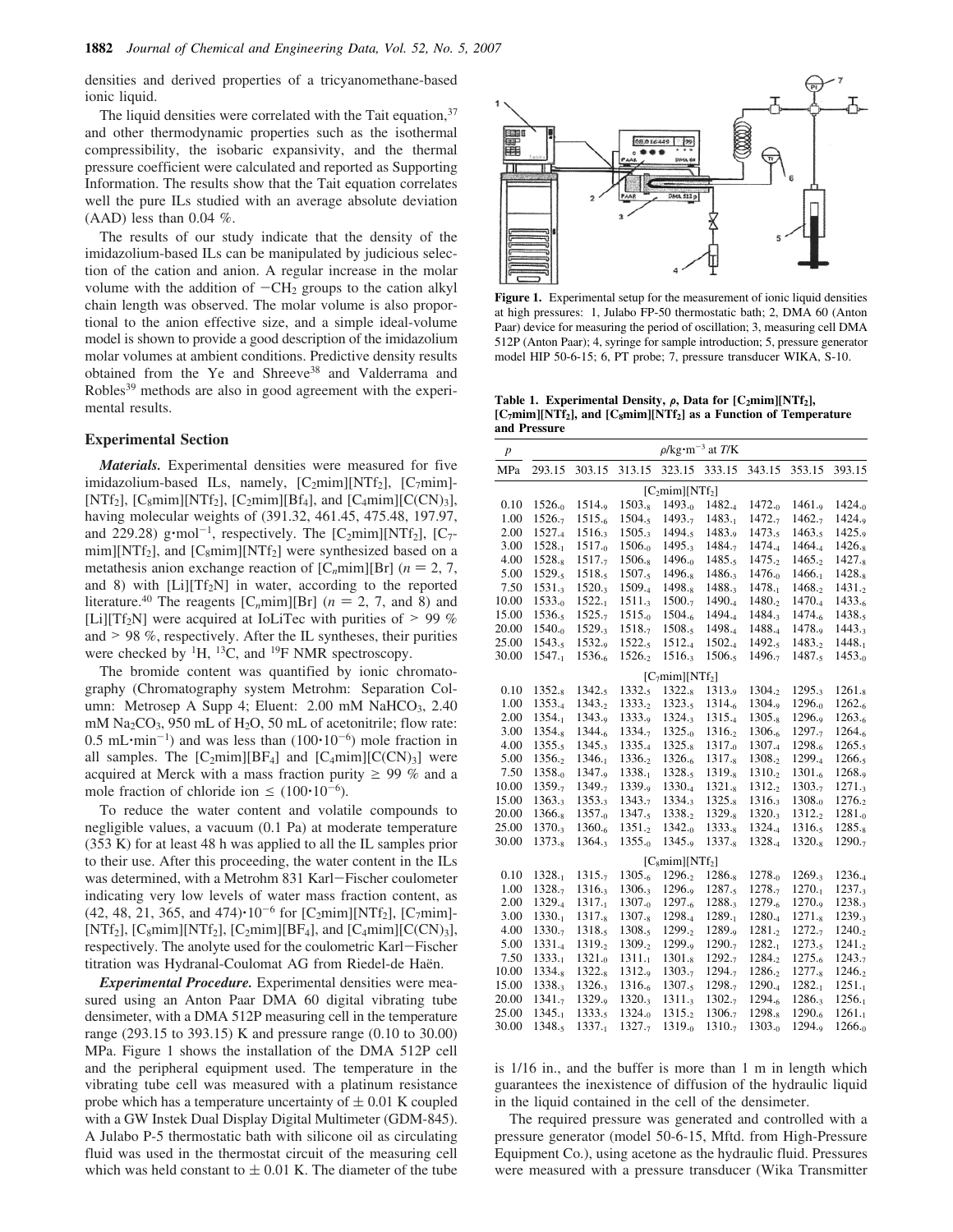

**Figure 2.** Relative deviations between the experimental density data of this work and those reported in the literature as a function of temperature. (a)  $[C_2 \text{mim}][\text{NTf}_2]$  at 0.10 MPa:  $\blacktriangle$ , Fredakle at al.;<sup>19</sup>  $\Box$ , Noda et al.;<sup>44</sup>  $\blacklozenge$ , Krummen et al.;<sup>49</sup>  $\bullet$ , Lopes et al.;<sup>50</sup> ○, Hong et al.;<sup>51</sup> △, Jacquemin et al.<sup>52</sup> [C<sub>8</sub>mim][NTf<sub>2</sub>] at 0.10 MPa:  $\Diamond$ , Kato and Gmehling;<sup>53</sup> , Aki et al.<sup>54</sup> (b)  $[C_2$ mim][BF<sub>4</sub>] at 0.10 MPa: , Noda et al.;<sup>44</sup>  $\Box$ , Van Valkenburg et al.;<sup>48</sup>  $\blacklozenge$ , Zhao et al.;<sup>55</sup>  $\blacktriangle$ , Zhang et al.<sup>56</sup>

Table 2. Experimental Density,  $\rho$ , Data for  $[C_2min][BF_4]$  and **[C4mim][C(CN)3] as a Function of Temperature and Pressure**

| $\boldsymbol{p}$ |                                        |                    |             |                     | $\rho$ /kg·m <sup>-3</sup> at <i>T</i> /K |             |                    |                   |  |  |
|------------------|----------------------------------------|--------------------|-------------|---------------------|-------------------------------------------|-------------|--------------------|-------------------|--|--|
| MPa              | 293.15                                 | 303.15             | 313.15      | 323.15              | 333.15                                    | 343.15      | 353.15             | 393.15            |  |  |
|                  | [C <sub>2</sub> min][BF <sub>4</sub> ] |                    |             |                     |                                           |             |                    |                   |  |  |
| 0.10             | 1305.5                                 | 1296.5             | 1288.4      | 1280.1              | 1272.3                                    | $1264_{.8}$ | 1257.3             | 1229.7            |  |  |
| 1.00             | 1305.9                                 | 1296.9             | $1288_{.8}$ | $1280_{.6}$         | $1272_{.8}$                               | 1265.3      | $1257_{.8}$        | 1230.2            |  |  |
| 2.00             | 1306.3                                 | $1297_{.3}$        | 1289.5      | $1281_{0}$          | 1273.3                                    | $1265_{.8}$ | 1258.3             | 1230.7            |  |  |
| 3.00             | 1306.7                                 | 1297. <sub>8</sub> | 1289.7      | 1281.5              | 1273.7                                    | 1266.2      | 1258. <sub>8</sub> | 1231.3            |  |  |
| 4.00             | $1307_{-1}$                            | 1298.2             | 1290.1      | $1282_{0}$          | 1274,                                     | 1266.7      | 1259.3             | 1231.9            |  |  |
| 5.00             | 1307.6                                 | 1298.6             | 1290.6      | 1282.4              | 1274.7                                    | 1267.2      | $1259_{.8}$        | 1232.4            |  |  |
| 7.50             | 1308.6                                 | 1299.7             | 1291.7      | $1283_{-6}$         | $1275_{.9}$                               | 1268.4      | $1261_{\cdot 0}$   | $1233_{-8}$       |  |  |
| 10.00            | 1309.7                                 | $1300_{.8}$        | 1292.9      | $1284_{.8}$         | $1277_{-1}$                               | 1269.7      | $1262_{.3}$        | 1235.3            |  |  |
| 15.00            | 1311.x                                 | $1303_{.0}$        | 1295.1      | 1287.1              | 1279.4                                    | 1272.1      | 1264.7             | 1238.1            |  |  |
| 20.00            | 1313.9                                 | 1305.2             | 1297.4      | 1289.5              | $1281_{.8}$                               | 1274.5      | 1267.2             | 1240.9            |  |  |
| 25.00            | $1316_{0}$                             | 1307.4             | 1299.6      | $1291_s$            | 1284.2                                    | $1277_{.0}$ | 1269.7             | 1243.7            |  |  |
| 30.00            | 1318.1                                 | 1309.6             | $1301_{.9}$ | 1294.2              | 1286.6                                    | 1279.4      | 1272,2             | 1246.5            |  |  |
|                  |                                        |                    |             | $[C_4min][C(CN)_3]$ |                                           |             |                    |                   |  |  |
| 0.10             | $1051_{.8}$                            | $1043_{.8}$        | 1036.3      | $1029_{.4}$         | $1022_{.5}$                               | 1016.3      | 1009.9             | 986.7             |  |  |
| 1.00             | $1052_{-1}$                            | 1044.2             | $1036_{.8}$ | $1029_{.8}$         | 1022.9                                    | 1016.7      | 1010.3             | 987.3             |  |  |
| 2.00             | $1052_{.6}$                            | $1044_{.6}$        | 1037.2      | 1030.3              | $1023_{.4}$                               | 1017.2      | $1010_{.8}$        | $987_{.8}$        |  |  |
| 3.00             | $1053_{-0}$                            | 1045.0             | 1037.7      | $1030_{.8}$         | $1023_{.9}$                               | 1017.7      | 1011.3             | 988.4             |  |  |
| 4.00             | 1053.4                                 | 1045.5             | 1038.1      | 1031.2              | 1024.3                                    | 1018.2      | 1011.x             | 989.0             |  |  |
| 5.00             | $1053_{.8}$                            | 1045.9             | 1038.5      | 1031.7              | $1024_{.8}$                               | 1018.6      | $1012_{.3}$        | 989.,             |  |  |
| 7.50             | $1054_{.8}$                            | 1046.9             | 1039.7      | $1032_{.8}$         | $1026_{0}$                                | 1019.9      | 1013.5             | 990.9             |  |  |
| 10.00            | 1055.9                                 | $1048_{\cdot 0}$   | $1040_{.8}$ | $1033_{.9}$         | 1027.2                                    | $1021_{-1}$ | 1014.7             | $992_{.3}$        |  |  |
| 15.00            | $1058_{\cdot 0}$                       | $1050_{-1}$        | $1043_{-0}$ | 1036.3              | $1029_{.6}$                               | 1023.5      | 1017.2             | $995_{0}$         |  |  |
| 20.00            | 1060.1                                 | 1052.3             | 1045.2      | 1038.6              | 1031.9                                    | 1025.9      | 1019.6             | 997 <sub>-8</sub> |  |  |
| 25.00            | 1062.2                                 | $1054_{.4}$        | 1047.5      | 1040.9              | 1034.3                                    | 1028.3      | $1022_{-1}$        | $1000_{.6}$       |  |  |
| 30.00            | 1064.3                                 | 1056.5             | 1049.7      | 1043.2              | 1036.7                                    | $1030_{.8}$ | 1024.5             | 1003.4            |  |  |

S-10, Mftd. from WIKA Alexander Wiegand GmbH & Co.) with a maximum uncertainty of  $\pm$  0.025 MPa.

The calibration of the vibrating tube densimeter was described in a previous work.<sup>35</sup> The equation proposed by Niesen<sup>41</sup> which has a solid theoretical basis as discussed by Holcom and

**Table 3. Coefficients of Equation 2, along with Standard Deviation of the Fit,** σ

|                                                                                                                             | $a_1$                                                    | a <sub>2</sub>                                                | $a_3$                                                                                                                          | σ                                    |
|-----------------------------------------------------------------------------------------------------------------------------|----------------------------------------------------------|---------------------------------------------------------------|--------------------------------------------------------------------------------------------------------------------------------|--------------------------------------|
| ionic liquid                                                                                                                | $kg \cdot m^{-3}$                                        | $kg \cdot m^{-3} \cdot K^{-1}$                                | $kg \cdot m^{-3} \cdot K^{-2}$                                                                                                 | $kg \cdot m^{-3}$                    |
| $[C_2min][NTf_2]$<br>$[C_7min][NTf_2]$<br>[C <sub>8</sub> min][NTf <sub>2</sub> ]<br>$[C_2min][BF_4]$<br>$[C_4min][C(CN)3]$ | 1965.889<br>1754.516<br>1787.101<br>1656.185<br>1384.321 | $-1.8568$<br>$-1.7145$<br>$-2.0648$<br>$-1.5259$<br>$-1.4994$ | $1.2170 \cdot 10^{-3}$<br>$1.1728 \cdot 10^{-3}$<br>$1.6905 \cdot 10^{-3}$<br>$1.1222 \cdot 10^{-3}$<br>$1.2421 \cdot 10^{-3}$ | 0.08<br>0.21<br>0.73<br>0.16<br>0.22 |

**Table 4. Coefficients of Equations 1 and 3, along with Standard Deviation of the Fit,** σ**, and Average Absolute Deviation, AAD, of Equation 1**

|                                         |        | $b_1$      | b <sub>2</sub>      | $\sigma$                      | AAD   |
|-----------------------------------------|--------|------------|---------------------|-------------------------------|-------|
| ionic liquid                            | C      | MPa        | $MPa \cdot K$       | $\text{kg}\cdot\text{m}^{-3}$ | $\%$  |
| [C <sub>2</sub> min][NTf <sub>2</sub> ] | 0.4799 | $-292.041$ | $3.9216 \cdot 10^5$ | 0.07                          | 0.004 |
| [C <sub>7</sub> min][NTf <sub>2</sub> ] | 0.4628 | $-242.854$ | $3.3356 \cdot 10^5$ | 0.20                          | 0.011 |
| [C <sub>s</sub> min][NTf <sub>2</sub> ] | 0.5221 | $-408.642$ | $4.1698 \cdot 10^5$ | 0.59                          | 0.038 |
| [C <sub>2</sub> min][BF <sub>4</sub> ]  | 0.6895 | $-275.008$ | $7.0674 \cdot 10^5$ | 0.12                          | 0.007 |
| $[C_4mim][C(CN)_3]$                     | 0.6459 | $-257.718$ | $5.5484 \cdot 10^5$ | 0.17                          | 0.014 |

Outcal $t^{42}$  was fitted to the density data of the reference liquids used for that purpose. The standard deviation of the fitting is less than  $\pm$  1 kg·m<sup>-3</sup>, and the average absolute deviation, AAD, from the reference density data used in the calibration is  $0.002~\%$ .

The influence of the viscosity on the densities was evaluated. To check the effect of viscosity on the density, a viscosity correction for compounds with viscosities < 100 mPa's was applied with the equation proposed for the density uncertainty of an Anton Paar DMA 512 densimeter.<sup>43</sup> For compounds with viscosities higher than 400 mPa's, the correction factor becomes constant<sup>44</sup> and equal to  $0.5 \text{ kg} \cdot \text{m}^{-3}$ , and between (100 and 400) mPa's, the viscosity correction follows an intermediate behavior. Considering, for example, the available viscosity data for  $[C_2 \text{min}$ [NTf<sub>2</sub>]<sup>45,46</sup> and [C<sub>2</sub>mim][BF<sub>4</sub>]<sup>46–50</sup> at atmospheric pressure and temperature in the range (293.15 to 343.15) K, where the viscosity of both ILs is inferior to 100 mPa's, allowed us to calculate an average density uncertainty less than  $0.3 \text{ kg} \cdot \text{m}^{-3}$ . For other ILs and/or other higher pressures where the viscosity increases, the correction value was assumed as  $0.5 \text{ kg} \cdot \text{m}^{-3}$ , being inferior to the uncertainty in the overall density data, which is 1 kg·m<sup>-3</sup>, and for that reason, viscosity corrections were neglected in the present work.

## **Results and Discussion**

*Density Measurements.* Density measurements were carried out at temperatures ranging from (293.15 to 393.15) K and pressures from (0.10 to 30.00) MPa. The experimental data obtained are reported in Tables 1 and 2 for all the ILs studied.

Density data for some of the studied ILs are already available in the open literature but only at atmospheric pressure,<sup>19,46,50,51-58</sup> and the relative deviations between the experimental data obtained in this work are presented in Figures 2(a) and 2(b). To the best of our knowledge, no literature data on densities were previously available for  $[C_7mim][NTf_2]$  and  $[C_4mim]$ -[C(CN)<sub>3</sub>]. Experimental data for  $[C_2mim][NTf_2]$  and  $[C_8mim]$ -[NTf<sub>2</sub>] are in good agreement with available literature values. The relative deviations are ranging from  $(-0.6 \text{ to } 0.2)$  %, and for  $[C_2min][BF_4]$ , the deviations from our data and the literature are ranging from  $(-3.1 \text{ to } 1.7)$  %. As for  $[C_2 \text{min}][\text{NTf}_2]$ , it is worth noting the excellent agreement with all available literature data at atmospheric pressure<sup>19,46,51-54</sup> (within 0.2 %). [C<sub>8</sub>mim]-[NTf<sub>2</sub>] density values are lower (within 0.6  $%$ ) than Kato et al.<sup>55</sup> and slightly higher (within 0.2  $\%$ ) than Aki et al.<sup>56</sup> For the density comparison of  $[C_8mim][NTf_2]$ , density data are calcu-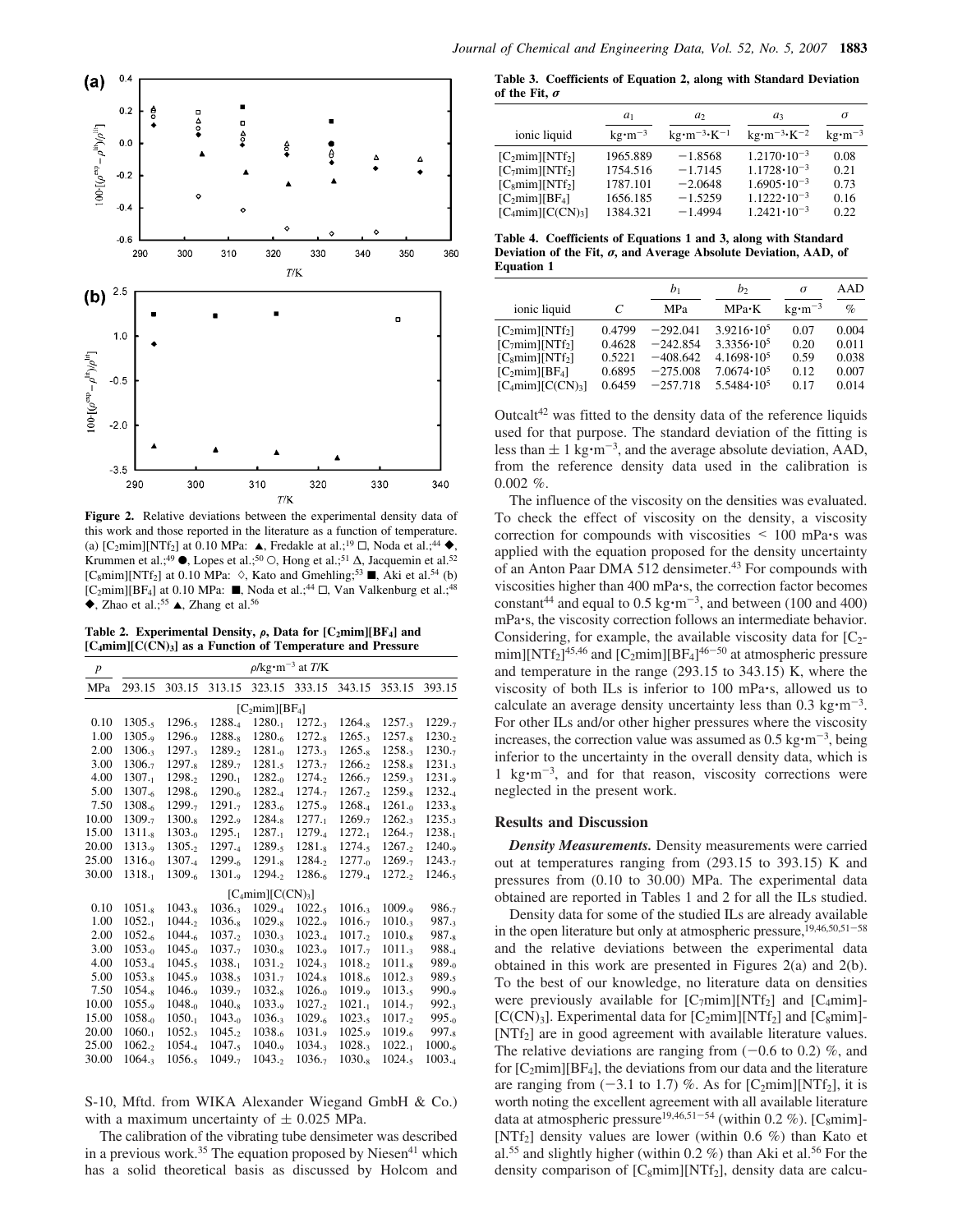

**Figure 3.** Isotherms of the density,  $\rho$ , for  $[C_2 \text{min}][NTf_2]$ . The symbols refer to the experimental data:  $\circ$ , 293.15 K;  $\Box$ , 303.15 K;  $\Delta$ , 313.15 K;  $\nabla$ , 323.15 K; ◊, 333.15 K; ●, 343.15 K; ■, 353.15 K; ▲ 393.15 K.



**Figure 4.** Isotherms for the isothermal compressibility of  $[C_2mim][NTf_2]$ : **•**, 293.15 K; O, 303.15 K; **v**, 313.15 K; Δ, 323.15 K; ■, 333.15 K; □, 343.15 K;  $\blacklozenge$ , 353.15 K;  $\diamond$ , 393.15 K.



**Figure 5.** Isotherms for the isobaric expansivity of  $[C_2 \text{min}][BF_4]$ :  $\bullet$ , 293.15 K; O, 303.15 K; ▼, 313.15 K; △, 323.15 K; ■, 333.15 K; □, 343.15  $K;$   $\blacklozenge$ , 353.15 K;  $\diamond$ , 393.15 K.

lated from molar volume for Aki et al.<sup>56</sup> Experimental density data of  $[C_2mim][BF_4]$  show considerably higher negative deviations (ranging from  $-2.7$  % to  $-3.1$  %) than the values of Zhang et al.<sup>58</sup> and also show positive deviations  $(1.7\%)$  from Noda et al.<sup>46</sup> These deviations can be due essentially to the salt's purity, including water and halides content, and also to the experimental technique adopted.

From the experimental densities for a given anion, it is observed that as the alkyl chain length in the imidazolium cation increases the density of the corresponding IL decreases. The average change of  $(17.4 \pm 0.5)$  cm<sup>3</sup>·mol<sup>-1</sup> by the addition of  $-CH<sub>2</sub>$  groups observed in the measured data is in good agreement with that reported by Azevedo et al. $23,24$  and Esperança et al. $25,26$  and is anion-size independent.

*Derived Thermodynamic Properties.* The experimental density values can be used to calculate some thermodynamic properties, such as the isothermal compressibility,  $\kappa_T$ , the isobaric thermal expansion coefficient,  $\alpha_p$ , and the thermal pressure coefficient,  $\gamma_{\nu}$ .

The following form of the Tait equation $37$ 

$$
\rho = \frac{\rho(T, P = 0.1 \text{ MPa})}{\left\{1 - C \ln \frac{(B + P)}{(B + 0.1)}\right\}}
$$
(1)

where

$$
\rho(T, P = 0.1 \text{ MPa}) = a_1 + a_2 T + a_3 T^2 \tag{2}
$$

was fitted to the density data. In eq 2,  $a_1$ ,  $a_2$ , and  $a_3$  were found by fitting to the experimental  $\rho(T, P = 0.1 \text{ MPa})$  and are given in Table 3.

Coefficient *B* is defined as

$$
B = b_1 + \frac{b_2}{T}
$$
 (3)

The coefficients  $C$ ,  $b_1$ , and  $b_2$  were obtained by fitting the Tait equation to experimental data, and their values along with standard deviation  $\sigma$  of fit are given in Table 4.

$$
\sigma = \left[ \sum_{i=1}^{N_{\rm p}} (\rho_{\rm calcd} - \rho_{\rm exptl})_i^2 / (N_{\rm p} - k) \right]^{1/2}
$$
(4)

where  $N_p$  represents the number of points ( $N_p = 96$ ) and *k* is the number of adjusted parameters  $(k = 3)$ . The average absolute deviation (AAD) was defined as

$$
AAD = \frac{1}{N_{\rm p}} \sum_{i=1}^{N_{\rm p}} 100 |(\rho_{\rm calcd} - \rho_{\rm exptl})/\rho_{\rm exptl}|_i \tag{5}
$$

and is listed in Table 4. Figure 3 shows good agreement between the experimental density data and isotherms obtained with the Tait equation.

The Tait equation is an integrated form of an empirical equation representative of the isothermal compressibility behavior vs pressure. The effect of pressure in density is best described by the isothermal compressibility,  $\kappa_T$ , that is calculated using the isothermal pressure derivative of density according to the following

$$
\kappa_T = -\frac{1}{V_m} \left( \frac{\partial V_m}{\partial P} \right)_T = \frac{1}{\rho} \left( \frac{\partial \rho}{\partial P} \right)_T = \left( \frac{\partial \ln \rho}{\partial P} \right)_T \tag{6}
$$

where  $\rho$  is the density and *P* is the pressure at constant temperature, *T*. The isothermal compressibilities can be calculated using eqs 1 and 6

$$
\kappa_T = \left(\frac{C}{B+P}\right) \left(\frac{\rho}{\rho(T, P = 0.1 \text{ MPa})}\right) \tag{7}
$$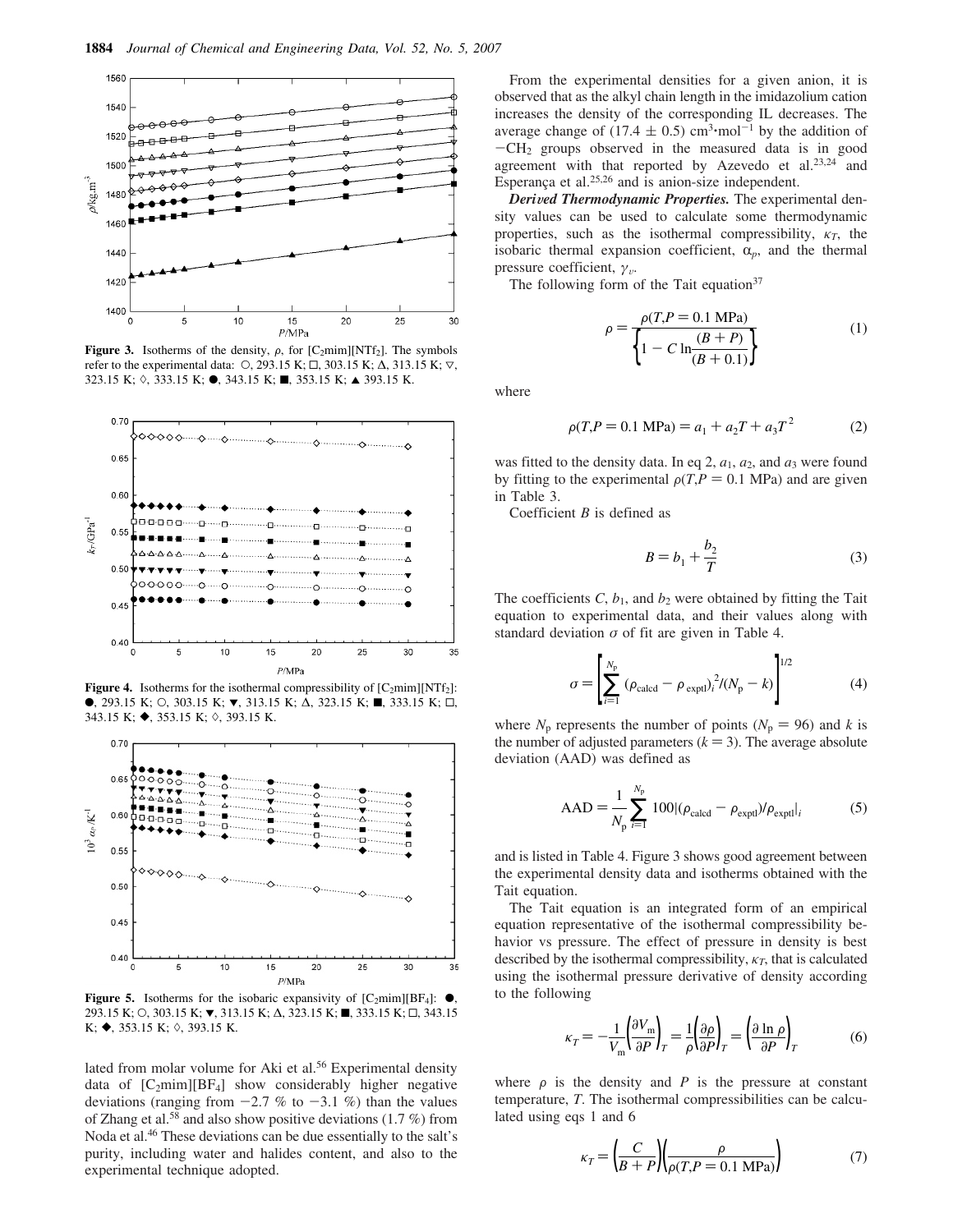

**Figure 6.** Isotherms for the thermal pressure coefficient of  $[C_4 \text{min}]$ - $[C(CN)<sub>3</sub>]:$   $\bullet$ , 293.15 K; ○, 303.15 K;  $\bullet$ , 313.15 K; △, 323.15 K; ■, 333.15  $K; \Box$ , 343.15 K;  $\blacklozenge$ , 353.15 K;  $\diamond$ , 393.15 K.

For illustration purposes, the isothermal compressibilities of  $[C_2min][NTf_2]$  are shown in Figure 4. The ILs become more compressible with increasing temperature and less compressible with increasing pressure. The calculated values of  $\kappa_T$  are presented in the Supporting Information, as Table ST1. In the studied range of temperatures, (293.15 to 393.15) K, and pressures, (0.1 to 30.0) MPa, the isothermal compressibilities range in GPa<sup>-1</sup> is, 0.452 to 0.680, 0.508 to 0.764, 0.508 to 0.801, 0.321 to 0.453, and 0.393 to 0.560, respectively, for  $[C_2min]$ -[NTf<sub>2</sub>], [C<sub>7</sub>mim][NTf<sub>2</sub>], [C<sub>8</sub>mim][NTf<sub>2</sub>], [C<sub>2</sub>mim][BF<sub>4</sub>], and [C<sub>4</sub> $min|[C(CN)_3]$ . Unfortunately, there is no literature data available for the isothermal compressibilities comparisons of studied ILs. From the law of propagation of uncertainties, we have found, by the analysis of all studied ILs, that the minimum uncertainty in  $\kappa_T$  was  $\pm 2.10^{-3}$  GPa<sup>-1</sup> (at 293.15 K and 30 MPa) and that the maximum was  $\pm$  0.5 GPa<sup>-1</sup> (at 393.15 K and 1 MPa).

The IL isothermal compressibilities are similar to those of water and high-temperature molten salts and are less compressible than organic solvents due to the strong Coulombic interactions between the ions.59,60

The isobaric expansivity,  $\alpha_P$ , is defined as

$$
\alpha_P = \frac{1}{V_m} \left( \frac{\partial V_m}{\partial T} \right)_P = -\frac{1}{\rho} \left( \frac{\partial \rho}{\partial T} \right)_P = -\left( \frac{\partial \ln \rho}{\partial T} \right)_P \tag{8}
$$

and the following expression is derived from the Tait equation, eq 1

$$
\alpha_{P} = -\left\{ \frac{[d\rho(T, P = 0.1)/dT]}{\rho(T, P = 0.1)} \right\} + \frac{dB}{dT}(P - 0.1)
$$

$$
C \left\{ \frac{\frac{dB}{dT}(P - 0.1)}{\left[1 - C \ln\left(\frac{B + P}{B + 0.1}\right)\right](B + 0.1)(B + P)} \right\} (9)
$$

where  $dB/dT = -b_2/T^2$ . The values of  $\alpha_P$  are presented in the Supporting Information, as Table ST2, for all investigated ILs.

 $\alpha_p$  decreases with temperature as shown in Figure 5 for [C<sub>2</sub>mim][BF<sub>4</sub>]; nevertheless, the ILs studied do not notably expand with temperature. However, there are some ILs that present more significant decreases in  $\alpha_p$  with temperature,<sup>15</sup> but in fact, ILs seem to not expand markedly with temperature and have  $\alpha_p$ values lower than most organic liquids and similar to that of water. From eq 9, the isobaric expansivity, for the studied range



**Figure 7.** (a) Isothermal compressibility at 30.00 MPa as a function of temperature. (b) Isobaric expansivity at 30.00 MPa as a function of temperature:  $\bullet$ , [C<sub>2</sub>mim][NTf<sub>2</sub>]; O, [C<sub>7</sub>mim][NTf<sub>2</sub>];  $\nabla$ , [C<sub>8</sub>mim][NTf<sub>2</sub>];  $\Delta$ , [C<sub>2</sub>mim][BF<sub>4</sub>]; and  $\blacksquare$ , [C<sub>4</sub>mim][C(CN)<sub>3</sub>].



**Figure 8.** Orthobaric molar volume as a function of the number of carbons, *n*C, on the series of  $[C_n m i m][NTf_2]$ : **.** 298.15 K;  $\triangle$ , 323.15 K.

of temperatures (293.15 to 393.15) K and pressures (0.1 to 30.0) MPa, is  $\{(0.560 \text{ to } 0.749) \cdot 10^{-3}, (0.549 \text{ to } 0.759) \cdot 10^{-3}, (0.498 \text{)}\}$ to  $0.809$ ) $\cdot 10^{-3}$ ,  $(0.483$  to  $0.665) \cdot 10^{-3}$ , and  $(0.478$  to  $0.733) \cdot 10^{-3}$ }  $K^{-1}$ , respectively, for [C<sub>2</sub>mim][NTf<sub>2</sub>], [C<sub>7</sub>mim][NTf<sub>2</sub>], [C<sub>8</sub>mim]-[NTf<sub>2</sub>], [C<sub>2</sub>mim][BF<sub>4</sub>], and [C<sub>4</sub>mim][C(CN)<sub>3</sub>]. A similar procedure is that used for κ*<sup>T</sup>* which allows us to determine the uncertainties in  $\alpha_P$ . The minimum value was  $\pm 1 \cdot 10^{-5}$  K<sup>-1</sup> (at 293.15 K and 0.1 MPa), and the maximum was  $\pm 7.10^{-4}$  K<sup>-1</sup> (at 393.15 K and 30 MPa).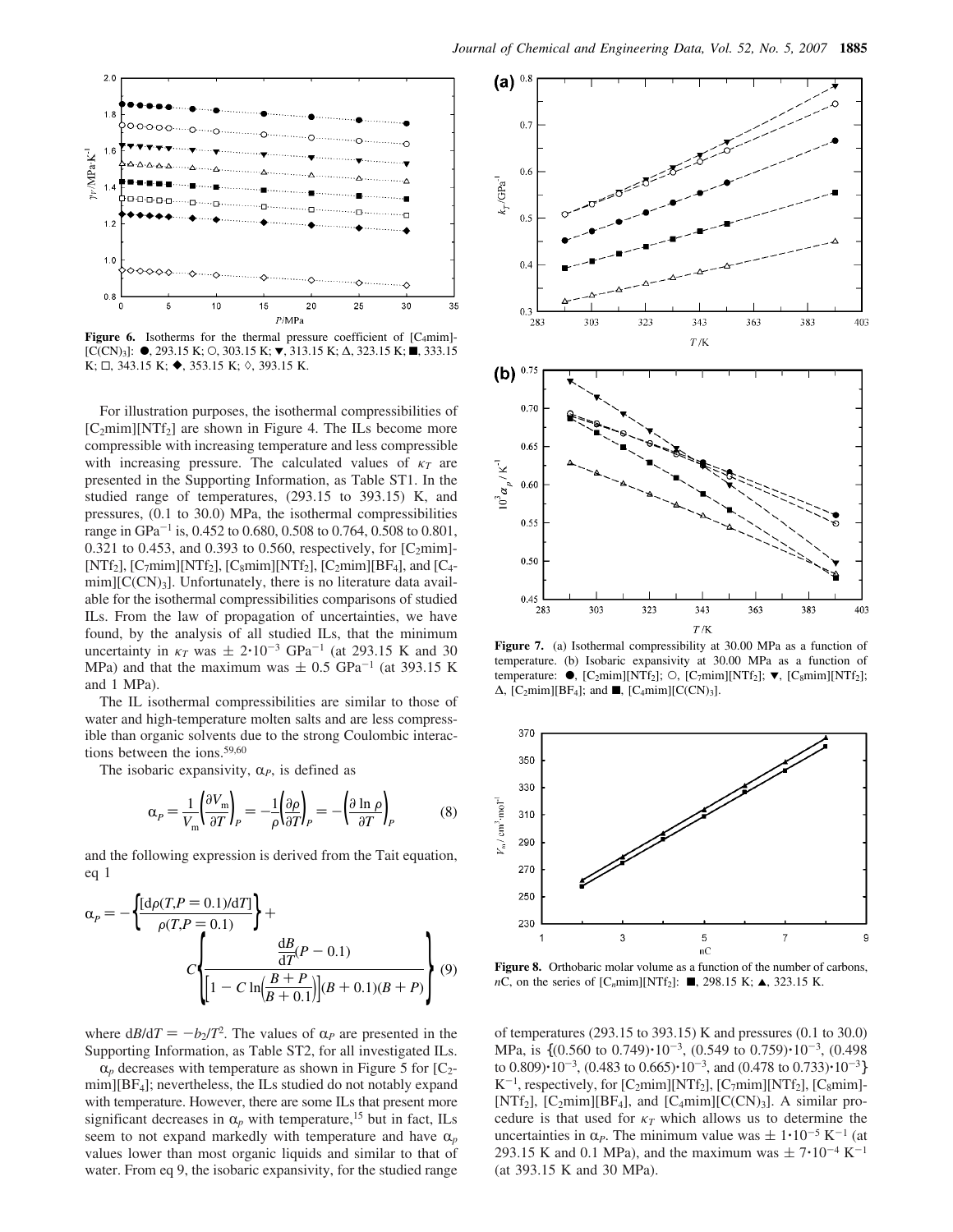**Table 5. Effective Molar Volume of Anions (** $V^*$ **<sub>a</sub>) and Cations (** $V^*$ **<sub>c</sub>) and Estimated Molar Volumes (** $V$ **<sub>m</sub>) at 298.15 K** 

|                       | $V^*$ <sub>a</sub>       |                      | $V^*$                    | estimated $V_{\rm m}$ | expt <sup><math>b</math></sup> $V_m$ | deviation of $V_m$ |
|-----------------------|--------------------------|----------------------|--------------------------|-----------------------|--------------------------------------|--------------------|
| anion                 | $cm3$ ·mol <sup>-1</sup> | cation               | $cm3$ ·mol <sup>-1</sup> | $cm3 \cdot mol-1$     | $cm3$ ·mol <sup>-1</sup>             | $\%$               |
| [NTf <sub>2</sub> ]   | 158.7                    | [C <sub>2</sub> min] | 99.2                     | 257.9                 | 257.4                                | 0.2                |
| [NTf <sub>2</sub> ]   | 158.7                    | [C <sub>7</sub> min] | $183.8^{a}$              | $---$                 | 342.4                                | $---$              |
| $[NTf_2]$             | 158.7                    | [C <sub>smim</sub> ] | 202.34                   | 361.0                 | 359.7                                | 0.3                |
| $[BF_4]$              | 53.4                     | [C <sub>2</sub> min] | 99.2                     | 152.6                 | 152.2                                | 0.3                |
| [C(CN) <sub>3</sub> ] | $85.3^{a}$               | [C <sub>4</sub> min] | 133.58                   | $---$                 | 218.8                                | $---$              |

*<sup>a</sup>* Calculated in this work. *<sup>b</sup>* Obtained from eq 2.

Table 6. Estimated Densities,  $\rho^{\text{est}}$ , by the Ye and Shreeve Method of **Group Additivity, Using Volume Parameters and Their Relative Deviations, 100(** $\delta \rho / \rho$ **), from Experimental Values for [C<sub>2</sub>mim][NTf<sub>2</sub>],**  $[C_7 \text{min}][NTf_2]$ ,  $[C_8 \text{min}][NTf_2]$ ,  $[C_2 \text{min}][BF_4]$ , and  $[C_4 \text{min}][C(CN)_3]$ **at 298.15 K**

| ionic liquid                            | $\rho^{\text{est}}$ /kg·m <sup>-3</sup> | $100(\delta\rho/\rho)^a$ |
|-----------------------------------------|-----------------------------------------|--------------------------|
| [C <sub>2</sub> min][NTf <sub>2</sub> ] | 1511.2                                  | $-0.6$                   |
| [C <sub>7</sub> min][NTf <sub>2</sub> ] | 1344.3                                  | $-0.2$                   |
| [C <sub>smim</sub> ][NTf <sub>2</sub> ] | 1320.4                                  | $-0.1$                   |
| [C <sub>2</sub> min][BF <sub>4</sub> ]  | 1289.2                                  | $-0.9$                   |
| $[C_4min][C(CN)3]$                      | 1054.7                                  | 0.7                      |

 $a$  ( $\delta \rho/\rho$ ) = ( $\rho^{\text{est}} - \rho^{\text{expt}}$ )/ $\rho^{\text{expt}}$ , where  $\rho^{\text{expt}}$  is obtained from eq 2.

The thermal pressure coefficient,  $\gamma_V$ , may be calculated according to

$$
\gamma_V = \frac{\alpha_p}{\kappa_T} \tag{10}
$$

The thermal pressure coefficients as a function of pressure obtained for investigated ILs, as well as the associated uncertainties, are shown in Figure 6 for  $[C_4 \text{min}][C(CN)_3]$ . The  $\gamma_V$ decreases with temperature and increases slightly with pressure for all the ILs studied (see Supporting Information, Table ST3). The uncertainties in  $\gamma_V$  were determined with the law of propagation of errors from those of  $\alpha_p$  and  $\kappa_T$ . We have obtained high uncertainties of the same magnitude of the thermal pressure coefficient.

A comparison for the isothermal compressibilities and isobaric thermal expansivities as a function of temperature at a constant pressure of 30.00 MPa for the ILs studied is presented in Figure 7. From Figure 7(a), there is an indication that the ILs with higher molar volumes are generally more compressible because the  $\kappa_T$  increases with the alkyl chain length of the cation and with the effective anion size. On the other side, Figure 7(b) shows that the isobaric expansivity increases with the alkyl chain length of the cation and with the effective anion size.

### **Density Modeling**

*Esperança Method.* Esperança et al.<sup>26</sup> have proposed a simple model for IL molar volume prediction, where the molar volume, *V*m, of a given ionic liquid is considered as the sum of the effective molar volumes occupied by the cation,  $V^*$ <sub>c</sub>, and the anion, *V\**<sup>a</sup>

$$
V_{\rm m} = V_{\rm c}^* + V_{\rm a}^* \tag{11}
$$

Using this approach, for a given ionic liquid knowing the effective size of the anion, it is possible to determine the molar volume of the cation and vice versa. Moreover, it was verified that there is a proportional increment with the methyl groups which is irrespective of the anion identity. Thus, it was possible to use the molar volumes presented by Esperanca et al.<sup>26</sup> for the estimation of the volume of a new anion group  $([C(CN)<sub>3</sub>])$ and a new cation group ( $[C_7min]$ ). The effective molar volumes of these new groups are reported in Table 5 along with predictions of the molar volumes of the studied ionic liquids. Deviations from experimental values are  $\leq 0.3$  %, showing the good predictive capability of this simple model. The molar volumes for a series of ionic liquids with the same cation seem to increase with the effective anion size from  $[BF_4] \leq [NTf_2]$ , and taking into account the results of our previous paper,<sup>35</sup> the same trend is shown,  $[C(CN)_3]$  <  $[BF_4]$  <  $[PF_6]$  <  $[NTf_2]$ . Due to differences in molecular weight, this effect is not directly translated into a similar dependence in the densities.

Figure 8 shows a comparison of the molar volumes obtained for the series of  $[C_n m i m] [NTf_2]$  (this work and refs 24 and 26) at two temperatures, (298.15 and 323.15) K, indicating linear trends with slopes in close accordance with the one anticipated by Esperança et al.<sup>26</sup> The variation of the molar volume per addition of one carbon atom in the alkyl chain,  $(\partial V_m / \partial n)$ , is, respectively,  $\{(17.1 \pm 0.5) \text{ and } (17.5 \pm 0.5)\}\text{ cm}^3 \cdot \text{mol}^{-1}$  at temperatures (298.15 and 323.15) K.

Ye and Shreeve Method. Recently, Ye and Shreeve<sup>38</sup> developed the method proposed by Jenkins et al.,  $61$  to extend its applicability to predict the density of ionic liquids. Following the procedure of Jenkins et al.,  $61$  they calculated volumes of a number of ions and also refined the values of a few ions. This method could be seen as a group contribution version of the Esperança method with a larger database allowing for the prediction of a much larger number of ionic liquid densities.

The density of the five investigated ILs, at 298.15 K, were calculated by directly using volume parameters of ions and

Table 7. Calculated Densities, *ρ*<sup>caled</sup>, with the Generalized Correlation Equation 12 and Their Relative Deviations, 100(δρ/ρ), from Experimental Values for  $[C_2min][NTf_2]$ ,  $[C_7min][NTf_2]$ ,  $[C_8min][NTf_2]$ ,  $[C_2min][BF_4]$ , and  $[C_4min][C(CN)_3]$ 

|        | $[C_2min][NTf_2]$     |                        |                       | $[C_7min][NTf_2]$      |                       | [C <sub>8</sub> min][NTf <sub>2</sub> ] |                               | $[C_2min][BF_4]$       |                               | $[C_4min][C(CN)_3]$    |
|--------|-----------------------|------------------------|-----------------------|------------------------|-----------------------|-----------------------------------------|-------------------------------|------------------------|-------------------------------|------------------------|
|        | $\rho^{\text{calcd}}$ |                        | $\rho^{\text{calcd}}$ |                        | $\rho^{\text{calcd}}$ |                                         | $\rho^{\text{calcd}}$         |                        | $\rho^{\text{calcd}}$         |                        |
| T/K    | $kg \cdot m^{-3}$     | $100(\delta\rho/\rho)$ | $kg \cdot m^{-3}$     | $100(\delta\rho/\rho)$ | $kg \cdot m^{-3}$     | $100(\delta \rho/\rho)$                 | $\text{kg}\cdot\text{m}^{-3}$ | $100(\delta\rho/\rho)$ | $\text{kg}\cdot\text{m}^{-3}$ | $100(\delta\rho/\rho)$ |
| 293.15 | 1470.0                | $-3.7$                 | 1417.9                | 4.8                    | 1415.0                | 6.5                                     | 1156.5                        | $-11.4$                | 1131.9                        | 7.6                    |
| 303.15 | 1464.7                | $-3.3$                 | 1412.7                | 5.2                    | 1409.8                | 7.1                                     | 1143.7                        | $-11.8$                | 1126.3                        | 7.9                    |
| 313.15 | 1459.4                | $-3.0$                 | 1407.4                | 5.6                    | 1404.5                | 7.6                                     | 1130.8                        | $-12.2$                | 1120.7                        | 8.1                    |
| 323.15 | 1454.1                | $-2.6$                 | 1402.2                | 6.0                    | 1399.2                | 7.9                                     | 1117.7                        | $-12.7$                | 1115.0                        | 8.3                    |
| 333.15 | 1448.8                | $-2.3$                 | 1396.8                | 6.3                    | 1393.9                | 8.3                                     | 1104.3                        | $-13.2$                | 1109.4                        | 8.5                    |
| 343.15 | 1443.4                | $-1.9$                 | 1391.5                | 6.7                    | 1388.6                | 8.7                                     | 1090.7                        | $-13.8$                | 1103.7                        | 8.6                    |
| 353.15 | 1438.0                | $-1.6$                 | 1386.2                | 7.0                    | 1383.3                | 9.0                                     | 1077.0                        | $-14.3$                | 1098.0                        | 8.7                    |
| 393.15 | 1416.3                | $-0.5$                 | 1364.6                | 8.2                    | 1361.7                | 10.1                                    | 1019.1                        | $-17.1$                | 1074.9                        | 8.9                    |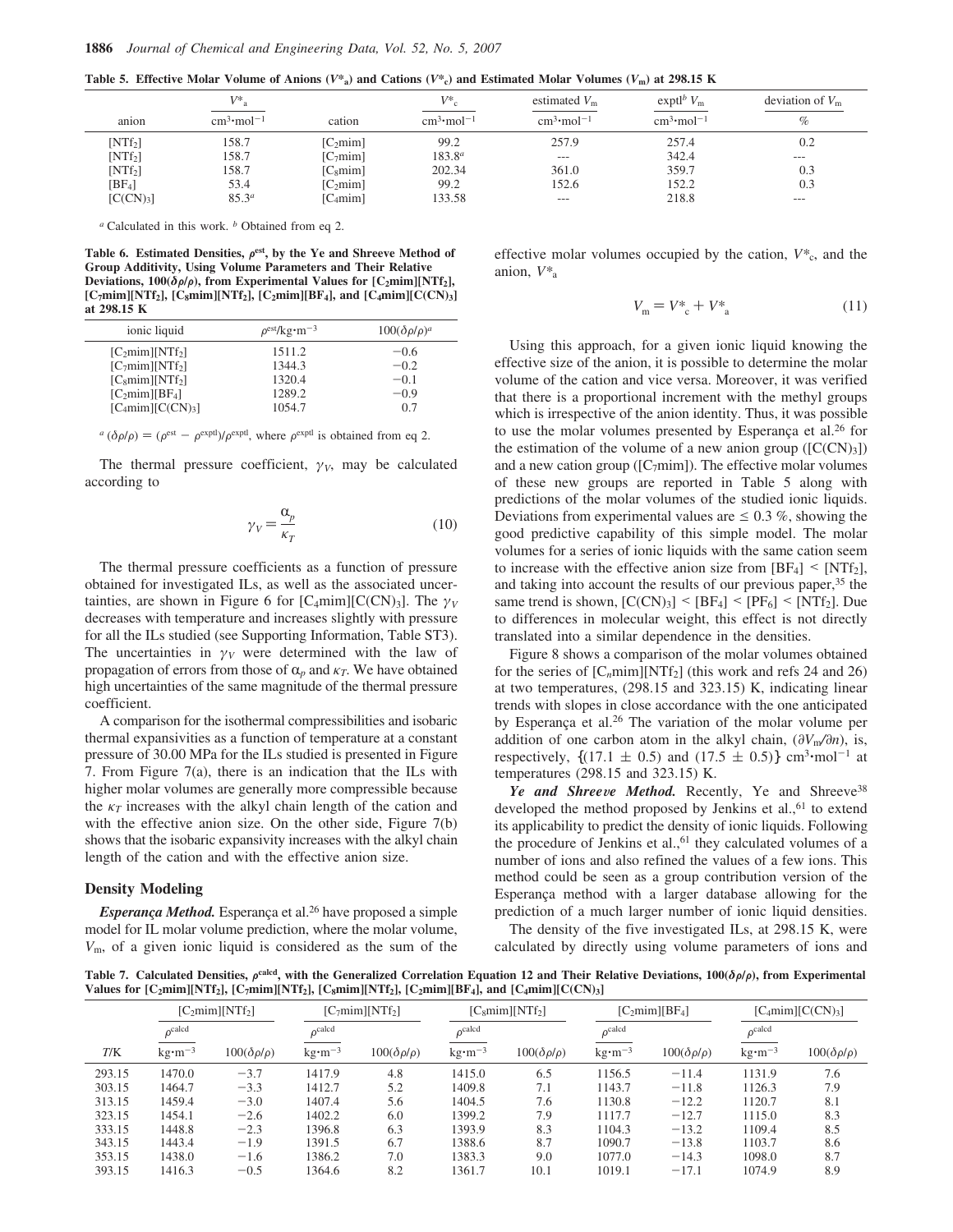groups from Ye and Shreeve.<sup>38</sup> The volume of the anion  $[C(CN)<sub>3</sub>]$ <sup>-</sup> is deduced as 123 Å<sup>3</sup> from  $[C(NO<sub>2</sub>)<sub>3</sub>]$ <sup>-</sup> (141 Å<sup>3</sup>),  $NO<sub>2</sub>$  (36 Å<sup>3</sup>), and CN(30 Å<sup>3</sup>). Predicted density data by using volume parameters and their relative deviations from experimental data are shown in Table 6, for the investigated ILs, at 298.15 K.

*Valderrama and Robles Method.* Recently, Valderrama and Robles<sup>39</sup> used the modified Lydersen-Joback-Reid group contribution method to extend its applicability to predict the critical properties of ionic liquids. The extension of the method has been done in a simple way and also included three new groups:  $-B$ ,  $-SO<sub>2</sub>$ , and  $-P$ .

Using these critical properties, it is possible to predict liquid densities based on the equation of Spencer and Danner<sup>62</sup> that requires only the normal boiling temperature, the molecular weight, and the critical properties

$$
\rho_{\rm L} = \frac{MP_{\rm c}}{RT_{\rm c}} \left[ \frac{0.3445 P_{\rm c} V_{\rm c}^{1.0135}}{RT_{\rm c}} \right]^{\Omega} \tag{12}
$$

$$
\Omega = -\left[\frac{1 + (1 - T_{\rm R})^{2/7}}{1 + (1 - T_{\rm bR})^{2/7}}\right]
$$
(13)

In these equations,  $\rho_L$  is the liquid density in grams per cubic centimeter; *M* is the molecular weight; *R* is the ideal gas constant;  $P_c$ ,  $V_c$ , and  $T_c$  are critical pressure, volume, and temperature, repectively;  $T_R$  is the reduced temperature; and  $T_{\text{bR}}$ is the reduced temperature at the normal boiling point.

Using eq 12, we predicted the density values for all the investigated ILs in the temperature range (298.15 to 393.15) K and at atmospheric pressure. The normal boiling temperature and critical properties calculated by Valderrama and Robles<sup>39</sup> were used for the density prediction of  $[C_2min][NTf_2]$ ,  $[C_8$ mim][NTf<sub>2</sub>], and [C<sub>2</sub>mim][BF<sub>4</sub>], whereas for [C<sub>7</sub>mim][NTf<sub>2</sub>] and  $[C_4min][C(CN)_3]$ , they are calculated using the modified Lydersen-Joback-Reid method developed by Valderrama and Robles.<sup>39</sup> The calculated values of  $T_b/K$ ,  $P_c/har$ ,  $V_c /cm^3 \cdot mol^{-1}$ , and *T*<sub>c</sub>/K for [C<sub>7</sub>mim][NTf<sub>2</sub>] are 920.4, 22.3, 1178.5, and 1299.6 and for  $[C_4mim][C(CN)_3]$  are 908.0, 20.4, 837.3, and 1166.7, respectively. Predicted density data from eq 12 and their relative deviations from experimental data are shown in Table 7 for all five investigated ILs.

## **Conclusions**

Experimental density data for five pure ILs in the temperature range (293.15 to 393.15) K and pressure range (0.10 to 30.00) MPa are presented. Density results show that it can be explained by structural variations in the cation and anion. From the experimental data, a proportional molar volume increase with the  $-CH_2$  addition to the alkyl chain length of the  $1-C_n-3$ methyl-imidazolium-based ILs and a molar volume increase with the effective anion size were observed. The liquid densities were correlated with the Tait equation<sup>37</sup> that has been shown to describe well all the pure ILs studied with an average absolute deviation (AAD) less than 0.04 %.

The experimental results were also used to derive some thermodynamic properties such as the isothermal compressibility, the isobaric expansivity, and the thermal pressure coefficient of the studied ILs that are difficult to obtain by direct measurements at extreme conditions of pressure and temperature.

Three recently proposed methods for the prediction of ionic liquid densities were tested against the measured densities with good results.

#### **Supporting Information Available:**

An additional three tables. This material is available free of charge via the Internet at http://pubs.acs.org.

#### **Literature Cited**

- (1) Wilkes, J. S. Short History of Ionic Liquids-from molten salts to neoteric solvents. *Green Chem.* **2002**, *4*, 73-80.
- (2) Earle, M. J.; Esperancüa, J. M. S. S.; Gilea, M. A.; Canongia Lopes, J. N.; Rebelo, L. P. N.; Magee, J. W.; Seddon, K. R.; Widegren, J. A. The Distillation and Volatility of Ionic Liquids. *Nature* **2006**, *439*, 831-834.
- (3) Zaitsau, Dz. H.; Kabo, G. J.; Strechan, A. A.; Paulechka, Ya. U.; Tschersich, A.; Verevkin, S. P.; Heintz, A. Experimental Vapor Pressures of 1-Alkyl-3-methylimidazolium Bis(trifluoromethylsulfonyl) imides and a Correlation Scheme for Estimation of Vaporization Enthalpies of Ionic Liquids. *J. Phys. Chem. A* **2006**, *110*, 7303-7306.
- (4) Baranyai, K. J.; Deacon, G. B.; MacFarlane, D. R.; Pringle, J. M.; Scott, J. L. Thermal Degradation of Ionic Liquids at Elevated Temperatures. *Aust. J. Chem.* **2004**, *57*, 145-147.
- (5) Scurto, A. M.; Aki, S. N. V. K.; Brennecke, J.  $CO<sub>2</sub>$  as a Separation Switch for Ionic Liquid/Organic Mixtures. *J. Am. Chem. Soc.* **2002**, *124*, 10276-10277.
- (6) Gutowski, K. E.; Broker, G. A.; Willauer, H. D.; Huddleston, J. G.; Swatloski, R. P.; Holbrey, J. D.; Rogers, R. D. Controlling the Aqueous Miscibility of Ionic Liquids: Aqueous Biphasic Systems of Water-Miscible Ionic Liquids and Water-Structuring Salts for Recycle, Metathesis, and Separations. *J. Am. Chem. Soc.* **2003**, *125*, 6632- 6633.
- (7) Łachwa, J.; Szydlowski, J.; Najdanovic-Visak, V.; Rebelo, L. P. N.; Seddon, K. R.; Nunes da Ponte, M.; Esperancüa, J. M. S. S.; Guedes, H. J. R. Evidence for Lower Critical Solution Behavior in Ionic Liquid Solutions. *J. Am. Chem. Soc.* **2005**, *127*, 6542-6543.
- (8) Łachwa, J.; Bento, I.; Duarte, M. T.; Canongia Lopes, J. N.; Rebelo, L. P. Condensed Phase Behaviour of Ionic Liquid-Benzene Mixtures: Congruent Melting of a [Emim][NTf2]'C6H<sup>6</sup> Inclusion Crystal. *Chem. Commun.* **2006**, *23*, 2445-2447.
- (9) Morrow, T. I.; Maginn, E. J. Molecular Dynamics Study of the Ionic Liquid 1-*n*-Butyl-3-methylimidazolium Hexafluorophosphate. *J. Phys. Chem. B* **2002**, *106*, 12807-12813.
- (10) Shah, J. K.; Brennecke, J. F.; Maginn, E. J. Thermodynamic properties of the ionic liquid 1-*n*-butyl-3-methylimidazolium hexafluorophosphate from Monte Carlo simulations. *Green Chem.* **2002**, *4*, 112-118.
- (11) Lopes, J. N. C.; Deschamps, J.; Padua, A. A. H. Modeling Ionic Liquids Using a Systematic All-Atom Force Field. *J. Phys. Chem. B* **2004***, 108,* 2038-2047.
- (12) Cadena, C.; Anthony, J. L.; Shah, J. K.; Morrow, T. I.; Brennecke, J. F.; Maginn, E. J. Why Is CO<sup>2</sup> So Soluble in Imidazolium-Based Ionic Liquids? *J. Am. Chem. Soc.* **2004**, *126*, 5300-5308.
- (13) IUPAC. Physical and Biophysical Chemistry Division (I), Ionic Liquids Database. http://www.iupac.org/projects/2003/2003-020-2-100.html.
- (14) IUPAC Ionic Liquids Database (IL Thermo), NIST Standard Reference Database # 147. http://ilthermo.boulder.nist.gov/ILThermo/ mainmenu.uix.
- (15) DDB, The Dortmund Data Bank, Ionic Liquids in the Dortmund Data Bank. http://www.ddbst.de/new/frame\_ionic\_liquids.htm.
- (16) Marsh, K. N.; Boxall, J. A.; Lichtenthaler, R. Room temperature ionic liquids and their mixtures - a review. *Fluid Phase Equilib.* **2004**, *219*, 93-98.
- (17) Heintz, A. Recent developments in thermodynamics and thermophysics of non-aqueous mixtures containing ionic liquids. A review. *J. Chem. Thermodyn.* **2005**, *37*, 525-535.
- (18) Zhang, S.; Sun, N.; He, X.; Lu, X.; Zhang, X. Physical Properties of Ionic Liquids: Database and Evaluation. *J. Phys. Chem. Ref. Data* **2006**, *35*, 1475-1517.
- (19) Fredlake, C. P.; Crosthwaite, J. M.; Hert, D. G.; Aki, S. N. V. K.; Brennecke, J. F. Thermophysical properties of imidazolium-based ionic liquids. *J. Chem. Eng. Data* **2004**, *49*, 954-964.
- (20) Tokuda, H.; Hayamizu, K.; Ishii, K.; Susan, M. A. B. H.; Watanabe, M. Physicochemical properties and structures of room temperature ionic liquids. 1. Variation of anionic species. *J. Phys. Chem. B* **2004**, *108*, 16593-16600.
- (21) Tokuda, H.; Hayamizu, K.; Ishii, K.; Susan, M. A. B. H.; Watanabe, M. Physicochemical properties and structures of room temperature ionic liquids. 2. Variation of alkyl chain length in imidazolium cation. *J. Phys. Chem. B* **2005**, *109*, 6103-6110.
- (22) Tokuda, H.; Hayamizu, K.; Ishii, K.; Susan, M. A. B. H.; Watanabe, M. Physicochemical properties and structures of room temperature ionic liquids. 3. Variation of cationic structures. *J. Phys. Chem. B* **2006**, *110*, 2833-2839.
- (23) Azevedo, R. G.; Esperança, J. M. S. S.; Najdanovic-Visak, V.; Visak, Z. P.; Guedes, H. J. R.; Nunes da Ponte, M.; Rebelo, L. P. N.